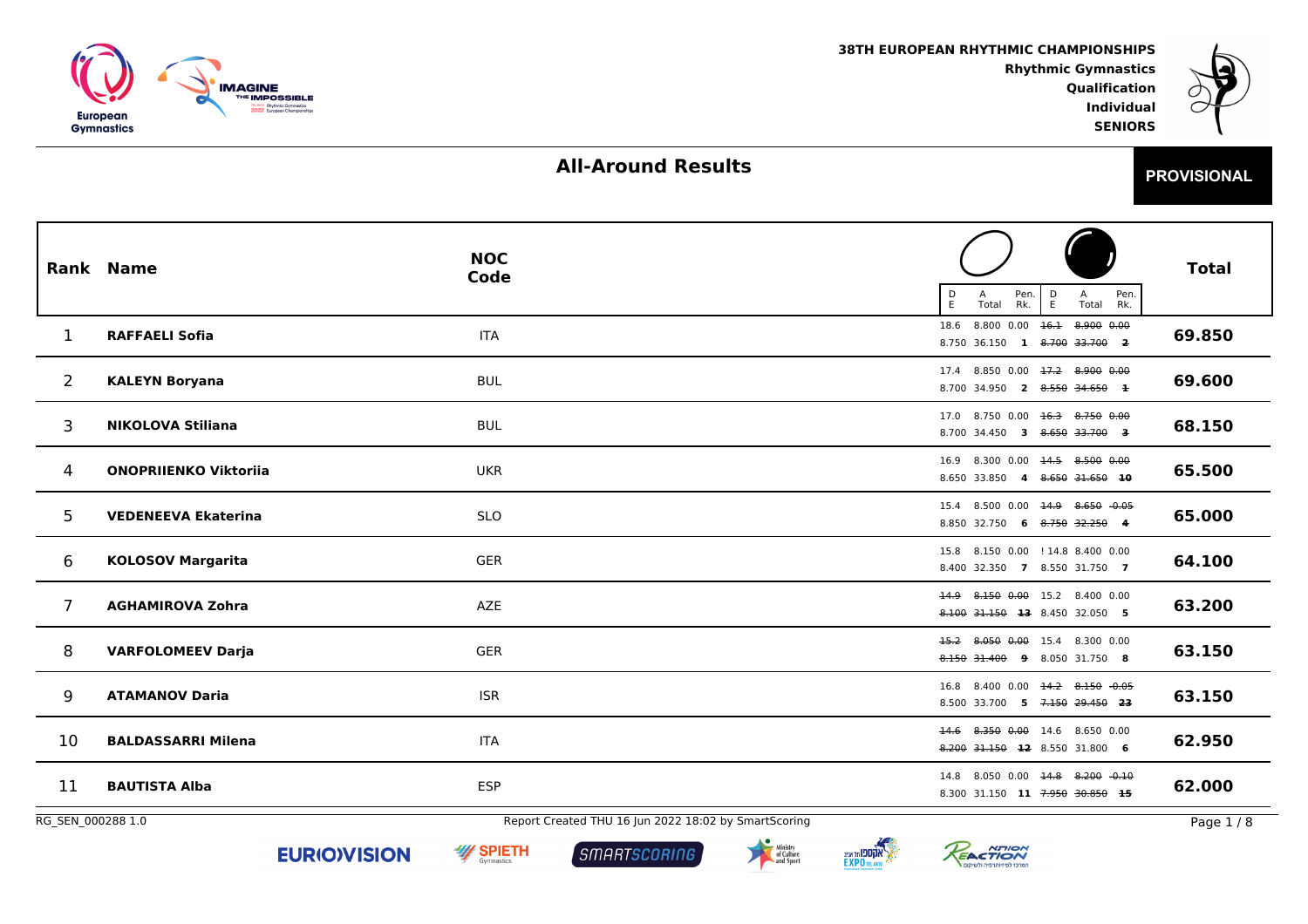



# **All-Around Results**

| c | <b>PROVISIONAL</b> |
|---|--------------------|
|   |                    |

 **IndividualSENIORS**

|                   | <b>Rank Name</b>            | <b>NOC</b><br>Code                                   | Pen.<br>Rk.<br>$\mathsf{D}_{\mathsf{E}}$<br>Pen.<br>D<br>Α<br>Α<br>E.<br>Total Rk.<br>Total | <b>Total</b> |
|-------------------|-----------------------------|------------------------------------------------------|---------------------------------------------------------------------------------------------|--------------|
| 12                | <b>KATZ Adi Asya</b>        | <b>ISR</b>                                           | 8.000 0.00 14.7 8.250 0.00<br>14.5<br>7.750 30.250 16 8.700 31.650 9                        | 61.900       |
| 13                | POLSTJANAJA Jelizaveta      | LAT                                                  | 7.950 0.00 <del>13.8</del> 7.850 0.00<br>15.4<br>8.550 31.900 8 7.750 29.400 24             | 61.300       |
| 14                | <b>WIESNER Hanna Panna</b>  | <b>HUN</b>                                           | 7.750 0.00 13.7 8.200 -0.05<br>14.9<br>8.250 30.900 14 8.350 30.200 18                      | 61.100       |
| 15                | <b>KELER Melany</b>         | <b>EST</b>                                           | 15.4 7.550 0.00 <del>14.3</del> 7.550 0.00<br>8.250 31.200 10 7.950 29.800 21               | 61.000       |
| 16                | <b>LYTRA Panagiota</b>      | GRE                                                  | 15.0 7.600 -0.30 14.9 7.950 0.00<br>7.350 29.650 21 8.450 31.300 12                         | 60.950       |
| 17                | <b>DRAGAN Annaliese</b>     | ROU                                                  | 8.000 -0.30 14.1 8.150 0.00<br>$+4.0$<br>8.400 30.100 18 8.500 30.750 16                    | 60.850       |
| 18                | <b>VERDES Andreea</b>       | ROU                                                  | 14.1 8.050 0.00 <del>13.7</del> 8.200 0.00<br>8.300 30.450 15 8.200 30.100 19               | 60.550       |
| 19                | <b>BEREZINA Polina</b>      | <b>ESP</b>                                           | 13.8 8.100 0.00 <del>13.7</del> 8.150 0.00<br>8.250 30.150 17 8.000 29.850 20               | 60.000       |
| 20                | <b>TUR Melaniia</b>         | <b>UKR</b>                                           | 13.9 7.700 -0.30 14.0 8.300 0.00<br>7.550 28.850 28 8.600 30.900 14                         | 59.750       |
| 21                | <b>ARBOLISHVILI Ketevan</b> | GEO                                                  | 14.0 7.850 0.00 <del>13.2</del> 7.950 0.00<br>8.150 30.000 19 8.300 29.450 22               | 59.450       |
| 22                | <b>PIGNICZKI Fanni</b>      | <b>HUN</b>                                           | 13.2 7.550 0.00 15.0 8.250 0.00<br>7.200 27.950 34 8.200 31.450 11                          | 59.400       |
| RG_SEN_000288 1.0 |                             | Report Created THU 16 Jun 2022 18:02 by SmartScoring |                                                                                             | Page 2 / 8   |







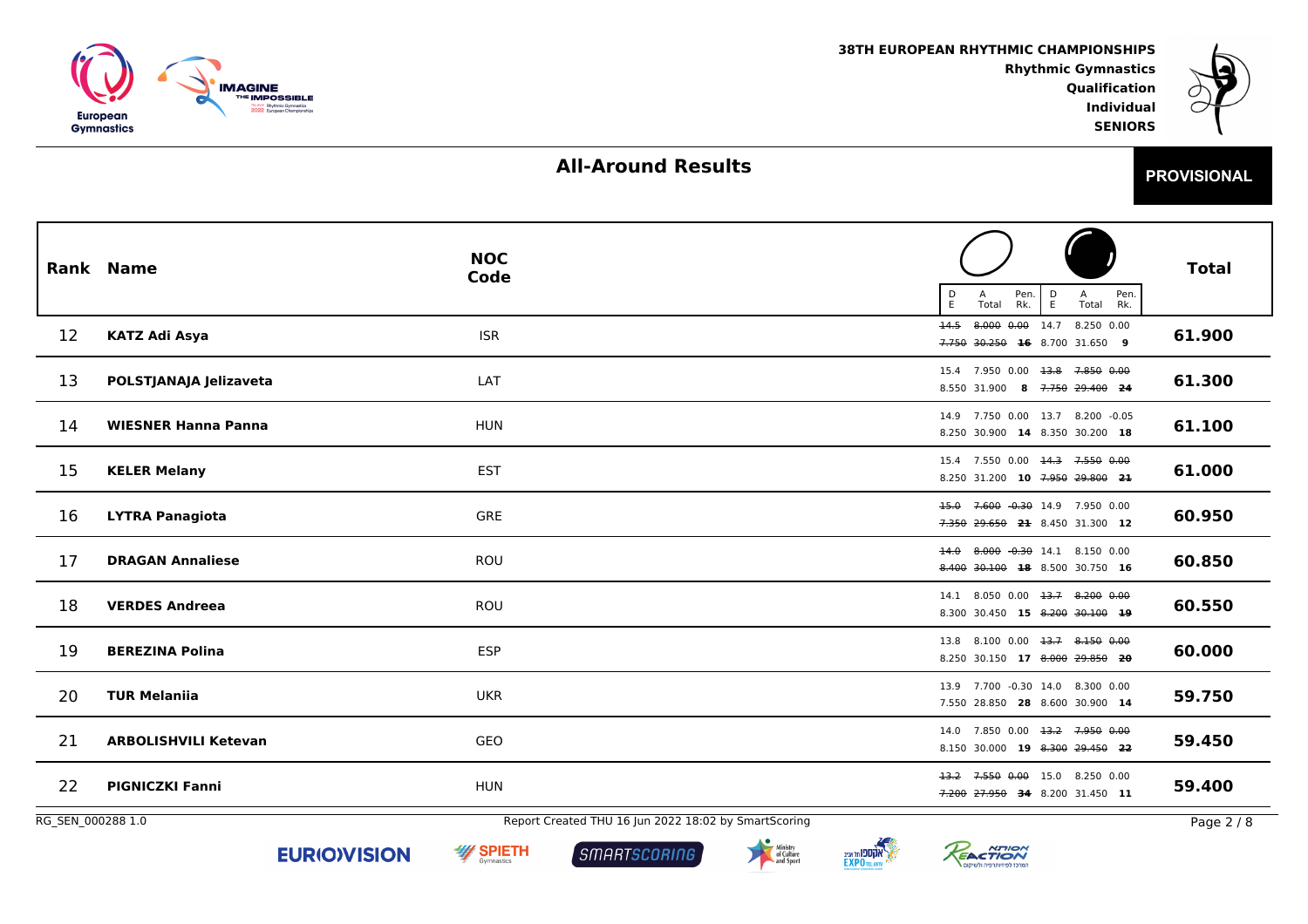

REACTION

המרכז לפיזיותרפיה ולשיקום

**אקטפו ווא אניג FXPO**TEL AVIV



# **All-Around Results**

| <b>PROVISIONAL</b> |
|--------------------|
|                    |

 **IndividualSENIORS**

|                   | <b>Rank Name</b>              | <b>NOC</b><br>Code                                   | Pen.<br>Pen.<br>$\frac{D}{E}$<br>Α<br>D<br>E<br>A<br>Total<br>Rk.<br>Total<br>Rk. | <b>Total</b> |
|-------------------|-------------------------------|------------------------------------------------------|-----------------------------------------------------------------------------------|--------------|
| 23                | <b>RAMONATXO Lily</b>         | <b>FRA</b>                                           | 7.550 0.00 14.0 8.200 -0.05<br>$+3.6$<br>7.500 28.650 30 8.350 30.500 17          | 59.150       |
| 24                | <b>KARBANOV Helene</b>        | <b>FRA</b>                                           | 13.7 7.850 0.00 <del>12.3 8.300 0.00</del><br>8.200 29.750 20 8.250 28.850 25     | 58.600       |
| 25                | <b>JALILOVA Arzu</b>          | AZE                                                  | 7.400 0.00 ! 14.2 8.600 0.00<br>$+2.3$<br>7.200 26.900 38 8.450 31.250 13         | 58.150       |
| 26                | <b>EKIMOVA Marfa</b>          | <b>GBR</b>                                           | 13.5 7.750 0.00 12.5 7.800 0.00<br>8.150 29.400 23 7.750 28.050 30                | 57.450       |
| 27                | <b>GIANNOPOULOU Paraskevi</b> | GRE                                                  | 13.2 7.700 0.00 12.7 7.750 0.00<br>7.800 28.700 29 8.250 28.700 26                | 57.400       |
| 28                | <b>MURASHKO Polina</b>        | <b>EST</b>                                           | 7.150 0.00 12.8 7.750 0.00<br>$+4.0$<br>7.450 28.600 31 8.150 28.700 27           | 57.300       |
| 29                | <b>SOSTAKAITE Fausta</b>      | LTU                                                  | 13.8 7.500 0.00 12.8 7.700 0.00<br>8.000 29.300 24 7.500 28.000 31                | 57.300       |
| 30                | <b>JAMIL Elisabeth</b>        | <b>FIN</b>                                           | 13.6 7.650 0.00 <del>11.2</del> 7.300 0.00<br>8.300 29.550 22 7.850 26.350 41     | 55.900       |
| 31                | <b>KHUTSISHVILI Anna</b>      | GEO                                                  | 13.2 7.500 0.00 <del>12.0</del> 7.750 0.00<br>7.450 28.150 32 7.700 27.450 33     | 55.600       |
| 32                | <b>SOKOLOVA Anna</b>          | <b>CYP</b>                                           | 13.4 7.250 0.00 12.5 7.550 0.00<br>7.300 27.950 33 7.400 27.450 34                | 55.400       |
| 33                | <b>TUNCEL Kamelya</b>         | <b>TUR</b>                                           | 13.7 7.600 -0.10 11.4 7.600 -0.05<br>7.950 29.150 25 7.250 26.200 43              | 55.350       |
| RG_SEN_000288 1.0 |                               | Report Created THU 16 Jun 2022 18:02 by SmartScoring |                                                                                   | Page 3/8     |

SMARTSCORING

**W SPIETH**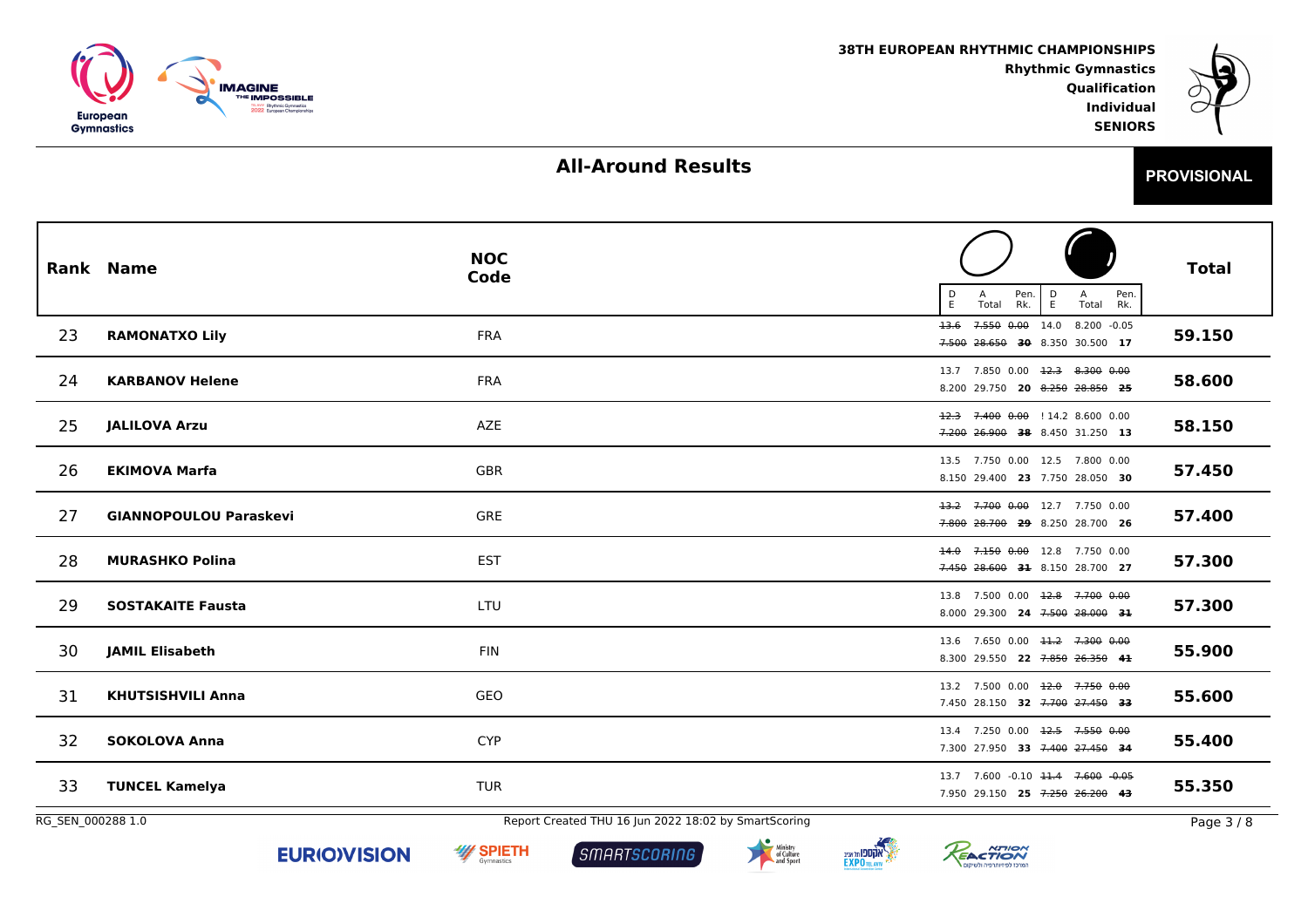



# **All-Around Results**

| -<br>-<br><b>PROVISIONAL</b> |
|------------------------------|
|------------------------------|

 **IndividualSENIORS**

|                   | <b>Rank Name</b>              | <b>NOC</b><br>Code                                   | Pen.<br>$\mathsf{D}_{\mathsf{E}}$<br>Pen.<br>A<br>D<br>А<br>E<br>Rk.<br>Total<br>Total<br>Rk. | <b>Total</b> |
|-------------------|-------------------------------|------------------------------------------------------|-----------------------------------------------------------------------------------------------|--------------|
| 34                | <b>HEICHEL Emilia</b>         | POL                                                  | 7.450 -0.30 13.0 7.850 0.00<br>12.4<br>7.350 26.900 37 7.550 28.400 28                        | 55.300       |
| 35                | ROSZATYCKA Malgorzata         | POL                                                  | 13.0 7.850 0.00 <del>10.9 7.700 0.00</del><br>8.050 28.900 27 7.700 26.300 42                 | 55.200       |
| 36                | POHJANVIRTA Aurora            | <b>FIN</b>                                           | 12.6 7.150 0.00 12.4 7.000 0.00<br>7.400 27.150 36 7.900 27.300 36                            | 54.450       |
| 37                | <b>GAROFFOLO Gaia</b>         | <b>CZE</b>                                           | 12.1 7.550 0.00 11.1 7.750 0.00<br>8.000 27.650 35 7.650 26.500 38                            | 54.150       |
| 38                | <b>CHIARIELLO Livia Maria</b> | SUI                                                  | 11.3 7.400 0.00 12.4 7.500 0.00<br>7.650 26.350 40 7.400 27.300 37                            | 53.650       |
| 39                | <b>ARAUJO Rita</b>            | <b>POR</b>                                           | 13.5 7.550 0.00 <del>11.0</del> 7.350 -0.35<br>8.000 29.050 26 6.500 24.500 54                | 53.550       |
| 40                | <b>STEPULANE Santa</b>        | LAT                                                  | 11.6 7.100 0.00 11.6 7.700 0.00<br>7.400 26.100 41 8.100 27.400 35                            | 53.500       |
| 41                | <b>LEKOVIC Nikolina</b>       | <b>SRB</b>                                           | 11.9 6.700 0.00 12.7 7.400 0.00<br>6.850 25.450 48 7.650 27.750 32                            | 53.200       |
| 42                | <b>BLAZIC Andrijana</b>       | <b>SRB</b>                                           | 11.0 7.050 0.00 12.1 7.000 0.00<br>7.750 25.800 42 7.350 26.450 40                            | 52.250       |
| 43                | <b>ZATKOVA Michaela</b>       | <b>SVK</b>                                           | 12.1 6.550 0.00 11.9 7.150 0.00<br>7.100 25.750 43 7.400 26.450 39                            | 52.200       |
| 44                | <b>CHRISTIE Louise</b>        | GBR                                                  | 10.2 6.950 0.00 12.9 7.550 0.00<br>6.700 23.850 60 7.700 28.150 29                            | 52.000       |
| RG_SEN_000288 1.0 |                               | Report Created THU 16 Jun 2022 18:02 by SmartScoring |                                                                                               | Page 4 / 8   |







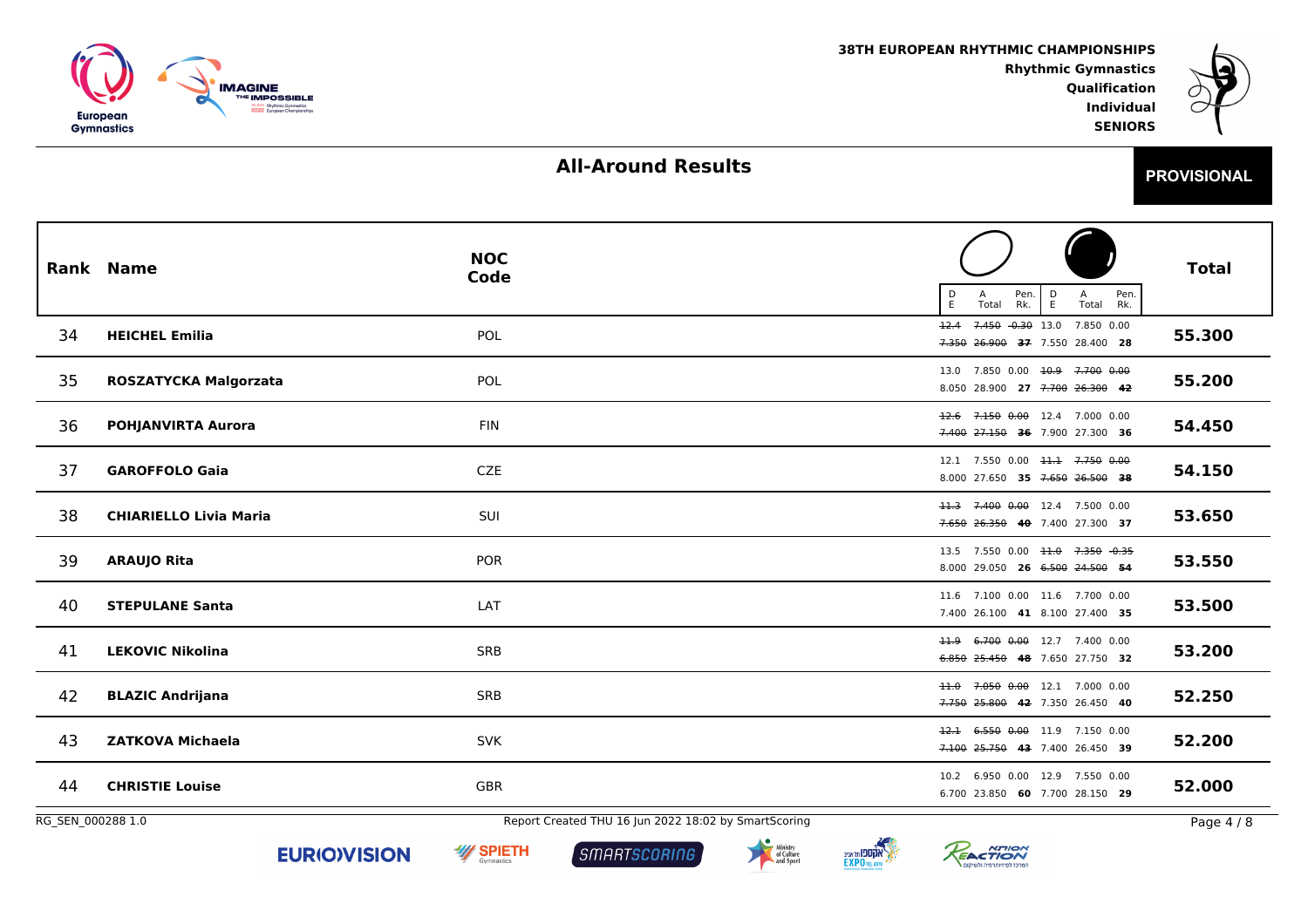



## **All-Around Results**

 **IndividualSENIORS**

|                   | <b>Rank Name</b>                        | <b>NOC</b><br>Code                                   | $\frac{D}{E}$<br>Pen.<br>Pen.<br>Rk.<br>$\frac{D}{E}$<br>Α<br>А<br>Total<br>Total<br>Rk. | <b>Total</b> |
|-------------------|-----------------------------------------|------------------------------------------------------|------------------------------------------------------------------------------------------|--------------|
| 45                | <b>SARGSYAN Silva</b>                   | ARM                                                  | 10.9 7.200 0.00 12.4 7.250 0.30<br>7.600 25.700 44 6.350 25.700 47                       | 51.400       |
| 46                | <b>JUUL MOELLER Josephine</b>           | <b>NOR</b>                                           | 10.5 7.300 0.00 9.9<br>8.300 0.00<br>7.650 25.450 47 7.700 25.900 44                     | 51.350       |
| 47                | <b>SAMBOL Lana</b>                      | CRO                                                  | 6.900 -0.10 10.2 7.800 0.00<br>10.8<br>7.850 25.450 46 7.800 25.800 45                   | 51.250       |
| 48                | <b>TIMKOVA Adriana</b>                  | <b>SVK</b>                                           | 11.2 6.900 0.00 10.6 7.250 0.00<br>7.450 25.550 45 7.750 25.600 48                       | 51.150       |
| 49                | <b>DOMENIG-OZIMIC Valentina</b>         | <b>AUT</b>                                           | 10.5 7.350 0.00 10.4 7.700 0.00<br>7.500 25.350 49 7.600 25.700 46                       | 51.050       |
| 50                | <b>TURPEL Sophie</b>                    | LUX                                                  | 10.6 7.050 0.00 10.7 6.900 0.00<br>7.450 25.100 50 7.600 25.200 51                       | 50.300       |
| 51                | <b>DOTZAUER Chiara Annick Madeleine</b> | SUI                                                  | 7.000 0.00 11.3 6.800 -0.10<br>40.0<br>7.150 24.150 57 7.500 25.500 49                   | 49.650       |
| 52                | <b>SVENNBECK Alva</b>                   | <b>SWE</b>                                           | 7.250 0.00 9.4 7.500 0.00<br>9.7<br>7.350 24.300 56 7.550 24.450 55                      | 48.750       |
| 53                | <b>SARGU Antonina</b>                   | MDA                                                  | 10.9 6.600 0.00 10.0 7.000 0.00<br>7.100 24.600 54 6.600 23.600 59                       | 48.200       |
| 54                | <b>PINHEIRO Joana</b>                   | <b>POR</b>                                           | 7.150 0.00 10.6 6.800 0.15<br>9.9<br>7.550 24.600 53 6.200 23.450 61                     | 48.050       |
| 55                | <b>MIQUEL Berta</b>                     | AND                                                  | 6.950 0.00 9.7 7.000 0.00<br>9.4<br>7.400 23.750 61 7.250 23.950 56                      | 47.700       |
| RG_SEN_000288 1.0 |                                         | Report Created THU 16 Jun 2022 18:02 by SmartScoring |                                                                                          | Page 5 / 8   |







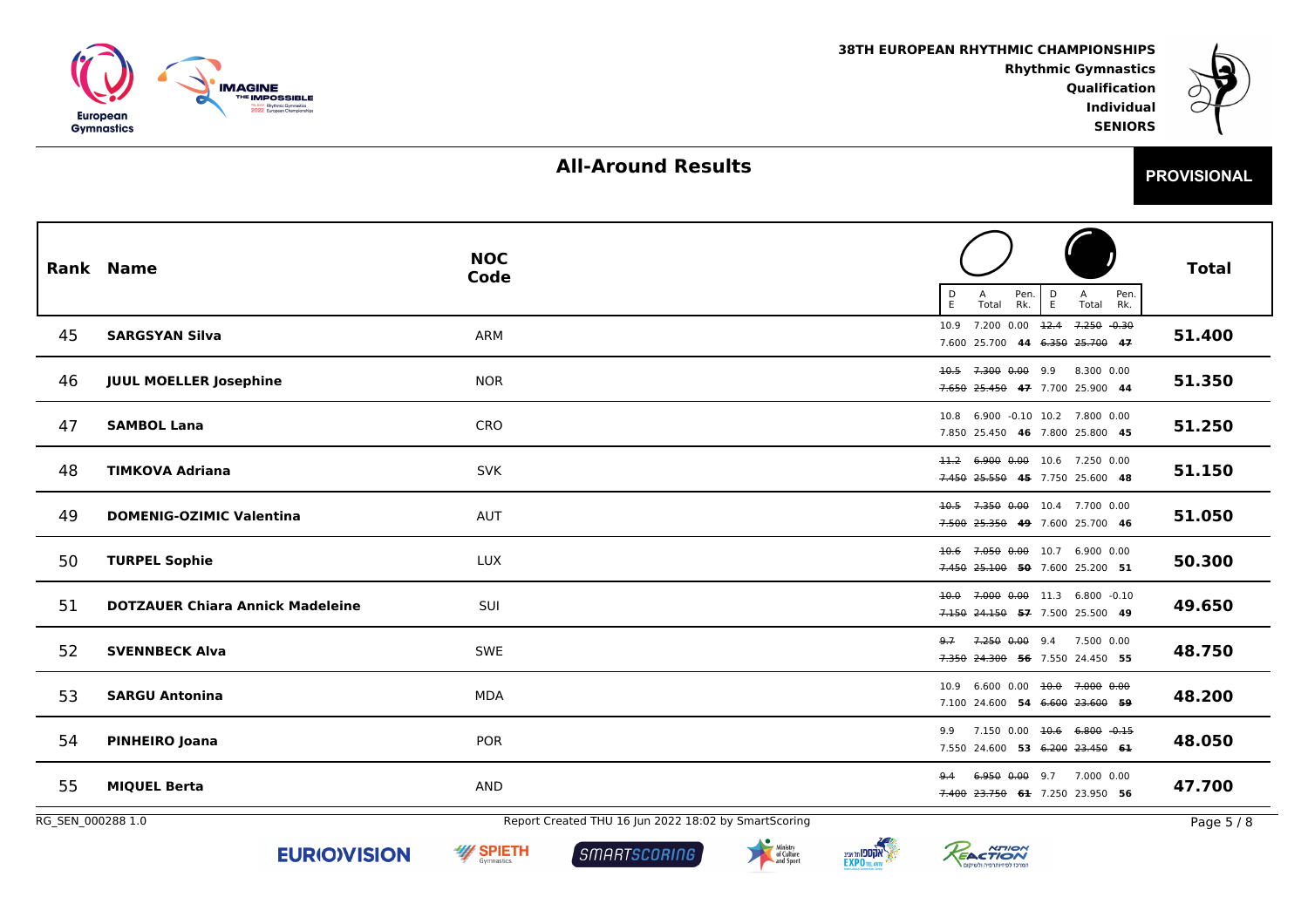



# **All-Around Results**

| c<br>- | <b>PROVISIONAL</b> |
|--------|--------------------|
|        |                    |

 **IndividualSENIORS**

|                   | <b>Rank Name</b>          | <b>NOC</b><br>Code                                   | $\frac{\mathsf{D}}{\mathsf{E}}$<br>Pen.<br>Rk.<br>Pen.<br>$\frac{D}{E}$<br>A<br>Α<br>Total<br>Total Rk. | <b>Total</b> |
|-------------------|---------------------------|------------------------------------------------------|---------------------------------------------------------------------------------------------------------|--------------|
| 56                | <b>JUUL MOELLER Lotte</b> | <b>NOR</b>                                           | 6.750 -0.30 10.0 7.600 0.00<br>8.9<br>6.950 22.300 63 7.500 25.100 52                                   | 47.400       |
| 57                | <b>VERSTAPPEN Alessia</b> | <b>BEL</b>                                           | 7.200 0.00 <del>9.0</del><br>7.050 0.00<br>9.7<br>7.400 24.300 55 7.000 23.050 63                       | 47.350       |
| 58                | <b>TAMAGNINI Matilde</b>  | <b>SMR</b>                                           | 10.8 6.950 0.00 8.3 7.000 0.00<br>7.200 24.950 52 7.050 22.350 66                                       | 47.300       |
| 59                | <b>ARTIOMOVA Diana</b>    | LTU                                                  | 6.800 0.00 9.4 6.950 -0.30<br>9.7<br>7.400 23.900 59 6.700 22.750 64                                    | 46.650       |
| 60                | <b>POGHOSYAN Meri</b>     | <b>ARM</b>                                           | $10.1$ 6.700 0.00 <del>9.2</del><br>6.550 0.00<br>7.250 24.050 58 6.550 22.300 67                       | 46.350       |
| 61                | <b>PEDERSEN Alma</b>      | <b>DEN</b>                                           | 6.600 0.00 9.9<br>6.550 0.00<br>8.0<br>7.200 21.800 64 7.150 23.600 58                                  | 45.400       |
| 62                | <b>GONZALEZ Maria</b>     | <b>AND</b>                                           | $6.900$ $0.00$ $8.3$<br>6.850 0.00<br>8.4<br>7.650 22.950 62 6.450 21.600 69                            | 44.550       |
| 63                | <b>HAJDINJAK Tina</b>     | <b>SLO</b>                                           | 6.300 0.00 9.6 6.750 0.00<br>8.7<br>6.450 21.450 65 6.350 22.700 65                                     | 44.150       |
| 64                | <b>SHEREMEY Elina</b>     | <b>SWE</b>                                           | 7.0 6.700 0.00 8.9 7.250 0.00<br>6.700 20.400 68 7.400 23.550 60                                        | 43.950       |
| 65                | <b>BECIROVIC Amila</b>    | <b>BIH</b>                                           | 6.150 0.00 9.5 7.200 0.00<br>6.5<br>6.400 19.050 70 7.100 23.800 57                                     | 42.850       |
| 66                | <b>BACHER Lise</b>        | <b>DEN</b>                                           | 6.350 0.00 6.9 6.500 0.00<br>7.1<br>7.000 20.450 67 6.750 20.150 70                                     | 40.600       |
| RG_SEN_000288 1.0 |                           | Report Created THU 16 Jun 2022 18:02 by SmartScoring |                                                                                                         | Page 6 / 8   |







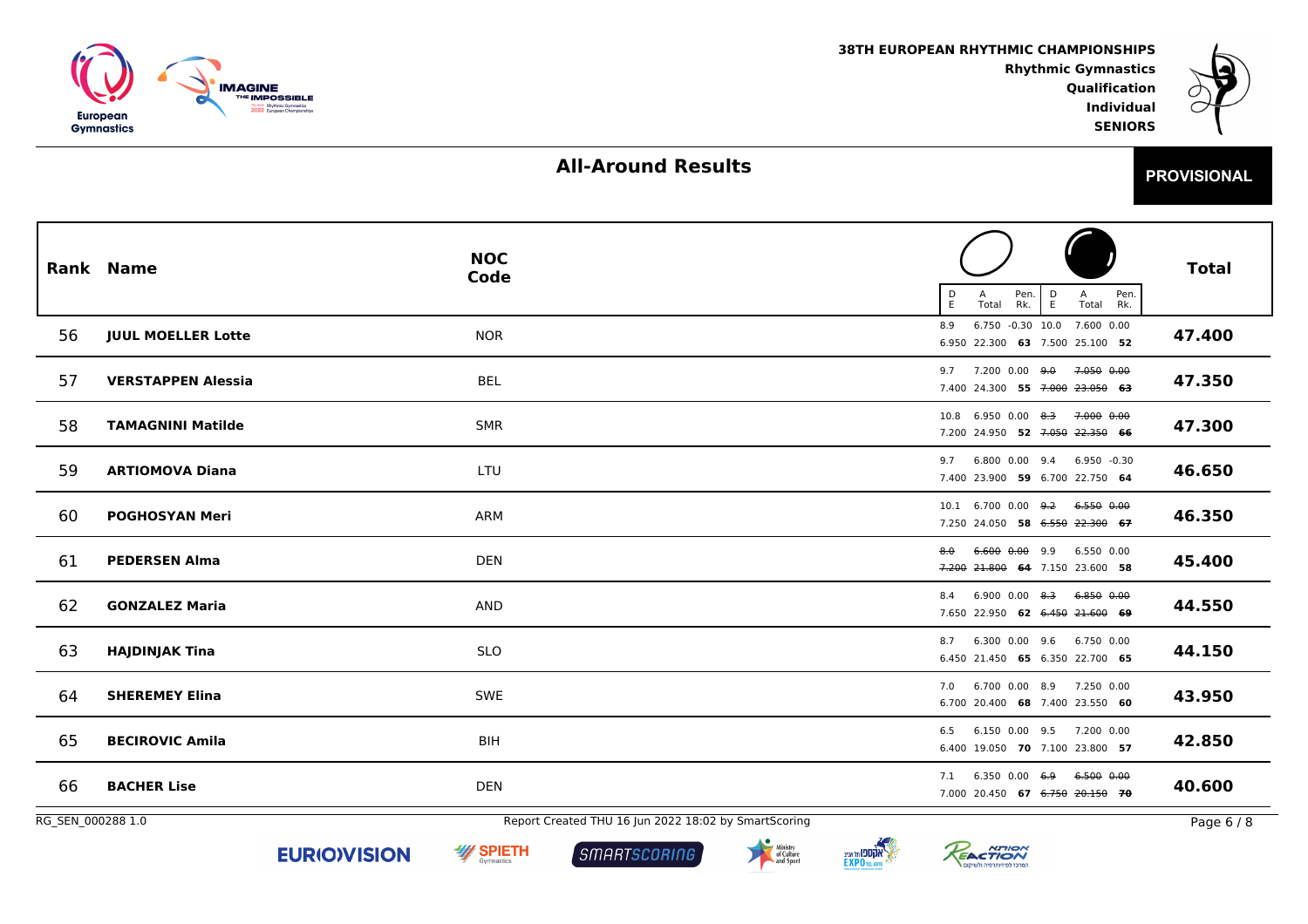



**PROVISIONAL**

 **IndividualSENIORS**

#### **All-Around Results**

|    | <b>Rank Name</b>         | <b>NOC</b><br>Code | Pen.<br>Pen.<br>$\frac{D}{E}$<br>D<br>E<br>Α<br>A<br>Total<br>Rk.<br>Total Rk. | <b>Total</b> |
|----|--------------------------|--------------------|--------------------------------------------------------------------------------|--------------|
| 67 | <b>STANKOVA Tereza</b>   | CZE                | 11.7 7.250 0.00<br>7.700 26.650 39                                             | 26.650       |
| 68 | <b>STEPANKOVA Denisa</b> | CZE                | 10.3 7.500 0.00<br>7.450 25.250 50                                             | 25.250       |
| 69 | <b>ARTIC Tamara</b>      | CRO                | 11.6 6.950 -0.30<br>6.750 25.000 51                                            | 25.000       |
| 70 | <b>IACOS Carina</b>      | <b>BEL</b>         | 10.6 6.500 0.00<br>7.400 24.500 53                                             | 24.500       |
| 71 | <b>SELENDIC Barbara</b>  | CRO                | 9.3 7.000 -0.10<br>7.000 23.200 62                                             | 23.200       |
| 72 | <b>CEROVAC Nina</b>      | <b>BIH</b>         | 6.000 0.00<br>8.8<br>6.900 21.700 68                                           | 21.700       |
| 73 | <b>DE DECKER Oona</b>    | BEL                | 7.7 6.850 0.00<br>6.850 21.400 66                                              | 21.400       |
| 74 | <b>FEJZIC Farah</b>      | <b>BIH</b>         | 6.3 6.350 0.00<br>6.850 19.500 69                                              | 19.500       |



**W SPIETH**